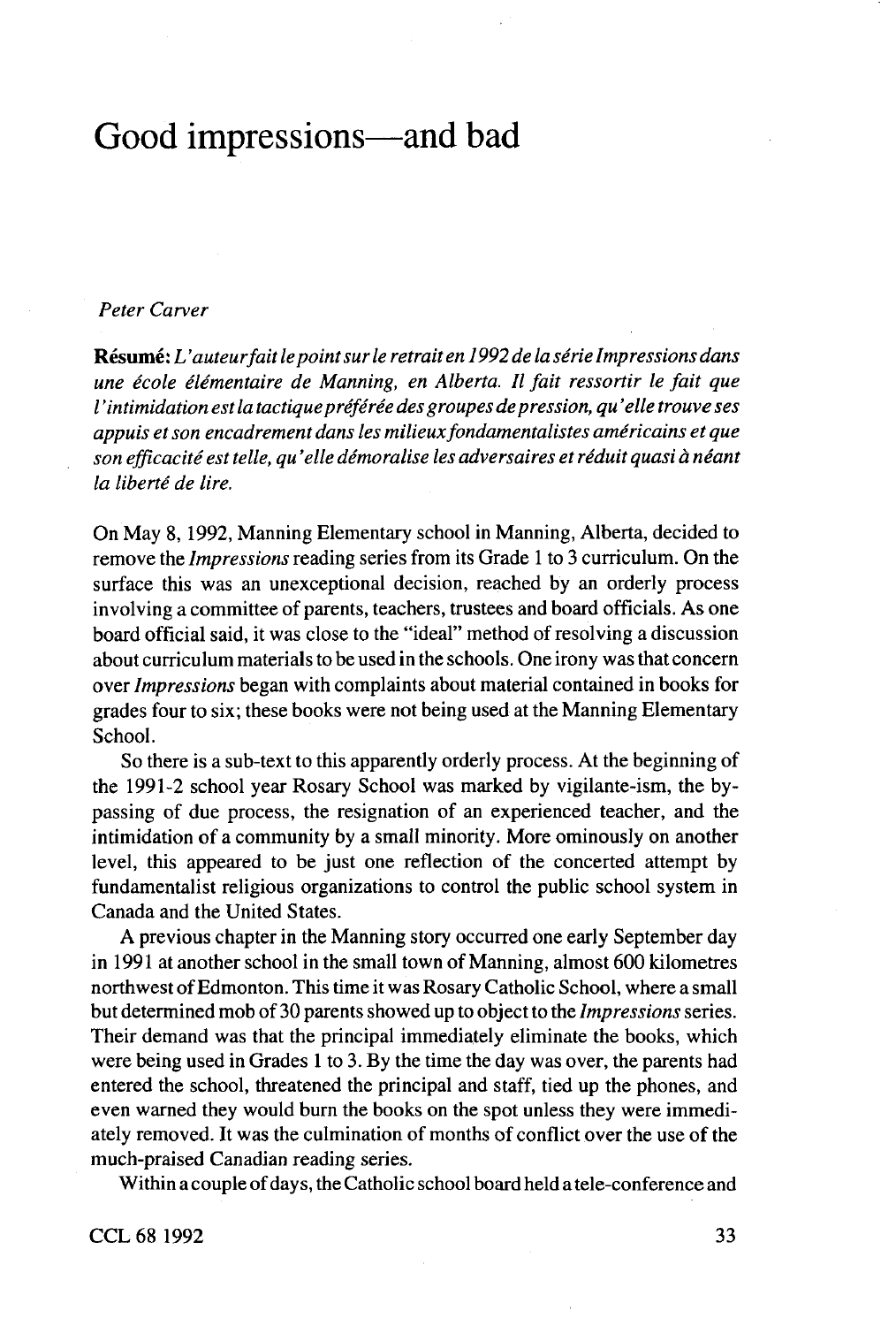instructed the school superintendent to remove the books—reversing a previous decision the board had reached, in consultation with parents, teachers, and the Alberta Department of Education which has endorsed the series for use in all Alberta elementary schools. Another reading series would be substituted—at a cost of \$7,000. At this point, the Grade 1 teacher at Rosary school resigned, distraught at having parents of children she taught turn on her. The school's principal, shaken by the tactics used by the mob and the board's decision, wondered whether he should sell his house and move out of the community where he had been principal for 17 years. [For more information about these events, see the article by Elizabeth MacCallum entitled "U.S. fundamentalists blamed for dispute."]

An organization known as Parents for Quality Education has its provincial headquarters in Calgary, and its objective is to coach parents in methods of challenging the use of certain curriculum materials in Alberta schools. Observers feel that the real aim of the organization is to take control of the schools.

That an educational reading series should cause such extraordinary behaviour is difficult to believe. The emphasis in this and other educational reading series has been to move away from the controlled vocabulary, phonics-based basal readers which used to blanket the elementary school system in North America. Dr. Booth talks about the importance of *story* as a way of drawing children into reading. For teachers who have worked with children and with literature in the classroom for years, the whole language approach makes sense. Like any pedagogical philosophy, whole language and the materials which have been created to apply its theories need to be adapted to the practical needs of each classroom and community. The intelligent classroom teacher probably uses a combination of phonics and whole language in teaching reading.

In Manning, Alberta, teachers at the public and Catholic schools had been using the *Impressions* series since the fall of 1989. When controversy began, it wasn't the pedagogy of the series which caused trouble. Rather it was accusations that the series contained satanic symbols, messages of death, the occult, witchcraft, and devil-worship. Among the more bizarre objections to emerge from these campaigns is that the "u" in the word "colour" is actually a satanic sign (spelling in the books is Canadian rather than American).

The list of objections is identical with those identified by national organizations in the U.S.—such as Citizens for Excellence in Education, the Traditional Values Coalition, the American Family Law Association, and the Christian Educators Association International. These are large, well-funded bodies which have been fighting running battles with the *Impressions* series for years.

The events in Manning demonstrate that the kind of confrontational tactics long in use in the U.S. have now moved across the border. The campaign against the *Impressions* series has surfaced in a number of communities across Canada. But the misinformation which fuels such attacks originates in brochures produced in the United States.